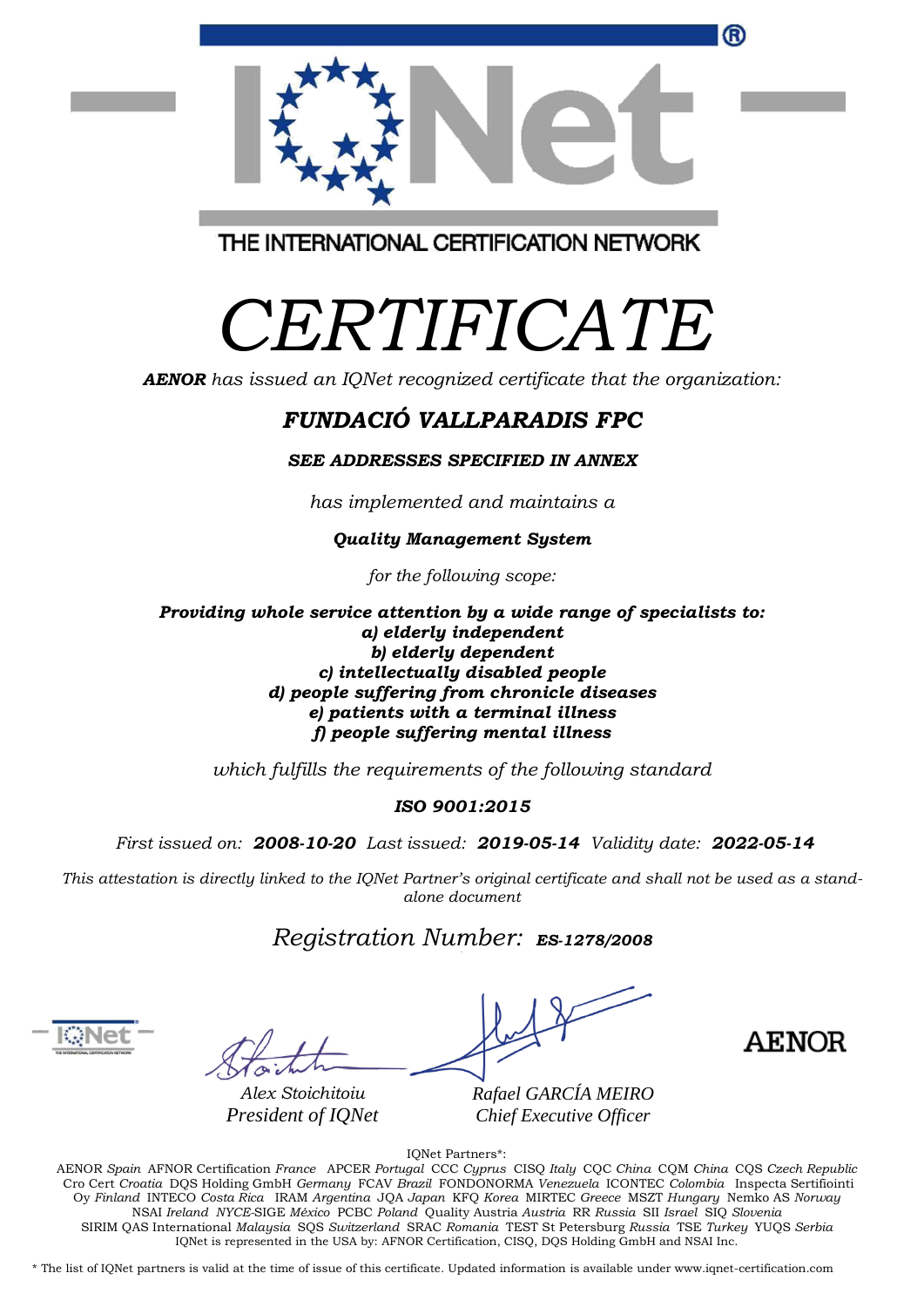| THE INTERNATIONAL CERTIFICATION NETWORK        |  |
|------------------------------------------------|--|
| Annex to IQNet Certificate Number ES-1278/2008 |  |
| <b>VALLPARADIS FPC</b>                         |  |

**FUNDACIÓ SERVEIS CENTRALS C./ SANT ANTONI, 32 08221 - TERRASSA (BARCELONA)**

**(a,b) RESIDÈNCIA I CENTRE DE DIA FALGUERA C./ JAUME RIBES, 26-28 08980 - SANT FELIU DE LLOBREGAT (BARCELONA)**

**(a,b) RESIDÈNCIA I CENTRE DE DIA BAIX CAMP C./ BERTRAN DE CAMBRILS, 2 43850 - CAMBRILS (TARRAGONA)**

**(f) LLAR RESIDÈNCIA TRIGINTA C./ SANT ANTONI, 30 08221 - TERRASSA (BARCELONA)**

**(a,b) CENTRE DE DIA LES ARENES C./ MATAGALLS, 1 08227 - TERRASSA (BARCELONA)**

**(c) RESIDÈNCIA I CENTRE DE DIA MONTSERRAT BETRIU GRAN VIA DE LES CORTS CATALANES, 970 08018 - BARCELONA**

**(a,b) CENTRE DE DIA LA ROUREDA C/ COSTABONA, S/N 08207 - SABADELL (BARCELONA)**

**(b, d, e) SOCIOSANITARI VALLPARADÍS CL SANT ANTONI, 52 08221 - TERRASSA (BARCELONA)**

**(a,b) RESIDÈNCIA I CENTRE DE DIA MÓRA LA NOVA AVDA. DE L'ESTACIÓ, 2 43770 - MÓRA LA NOVA (TARRAGONA)**

**(c) RESIDÈNCIA EL TAMARIU I CENTRE DE DIA AVDA. VERGE DE MONTSERRAT, 22 08820 - EL PRAT DE LLOBREGAT (BARCELONA)**

**(a,b) CENTRE DE DIA CA N'ANGLADA AVDA. BARCELONA, 180 08222 - TERRASSA (BARCELONA)**

**(a,b, d, e) RESIDÈNCIA, CENTRE DE DIA I SOCIOSANITARI DE L'AMETLLA CTRA. DE LLERONA, S/N 08480 - L'AMETLLA DEL VALLÈS (BARCELONA)**

**(c) RESIDÈNCIA I CENTRE DE DIA LA PINEDA ICÀRIA, 42 08224 - TERRASSA (BARCELONA)**

**(c) RESIDÈNCIA I CENTRE DE DIA JOSEP MAS I DALMAU C/ SANT MARTÍ DE L'HERM, 34 08970 - SANT JOAN DESPÍ (BARCELONA)**

*First issued on: 2008-10-20 Last issued: 2019-05-14 Validity date: 2022-05-14*

*This annex is only valid in connection with the above-mentioned certificate.*

*Alex Stoichitoiu President of IQNet Rafael GARCÍA MEIRO Chief Executive Officer*

**AENOR** 

IQNet Partners\*:

AENOR *Spain* AFNOR Certification *France* APCER *Portugal* CCC *Cyprus* CISQ *Italy* CQC *China* CQM *China* CQS *Czech Republic*  Cro Cert *Croatia* DQS Holding GmbH *Germany* FCAV *Brazil* FONDONORMA *Venezuela* ICONTEC *Colombia* Inspecta Sertifiointi Oy *Finland* INTECO *Costa Rica* IRAM *Argentina* JQA *Japan* KFQ *Korea* MIRTEC *Greece* MSZT *Hungary* Nemko AS *Norway*  NSAI *Ireland NYCE-*SIGE *México* PCBC *Poland* Quality Austria *Austria* RR *Russia* SII *Israel* SIQ *Slovenia*  SIRIM QAS International *Malaysia* SQS *Switzerland* SRAC *Romania* TEST St Petersburg *Russia* TSE *Turkey* YUQS *Serbia* IQNet is represented in the USA by: AFNOR Certification, CISQ, DQS Holding GmbH and NSAI Inc.

\* The list of IQNet partners is valid at the time of issue of this certificate. Updated information is available under www.iqnet-certification.com